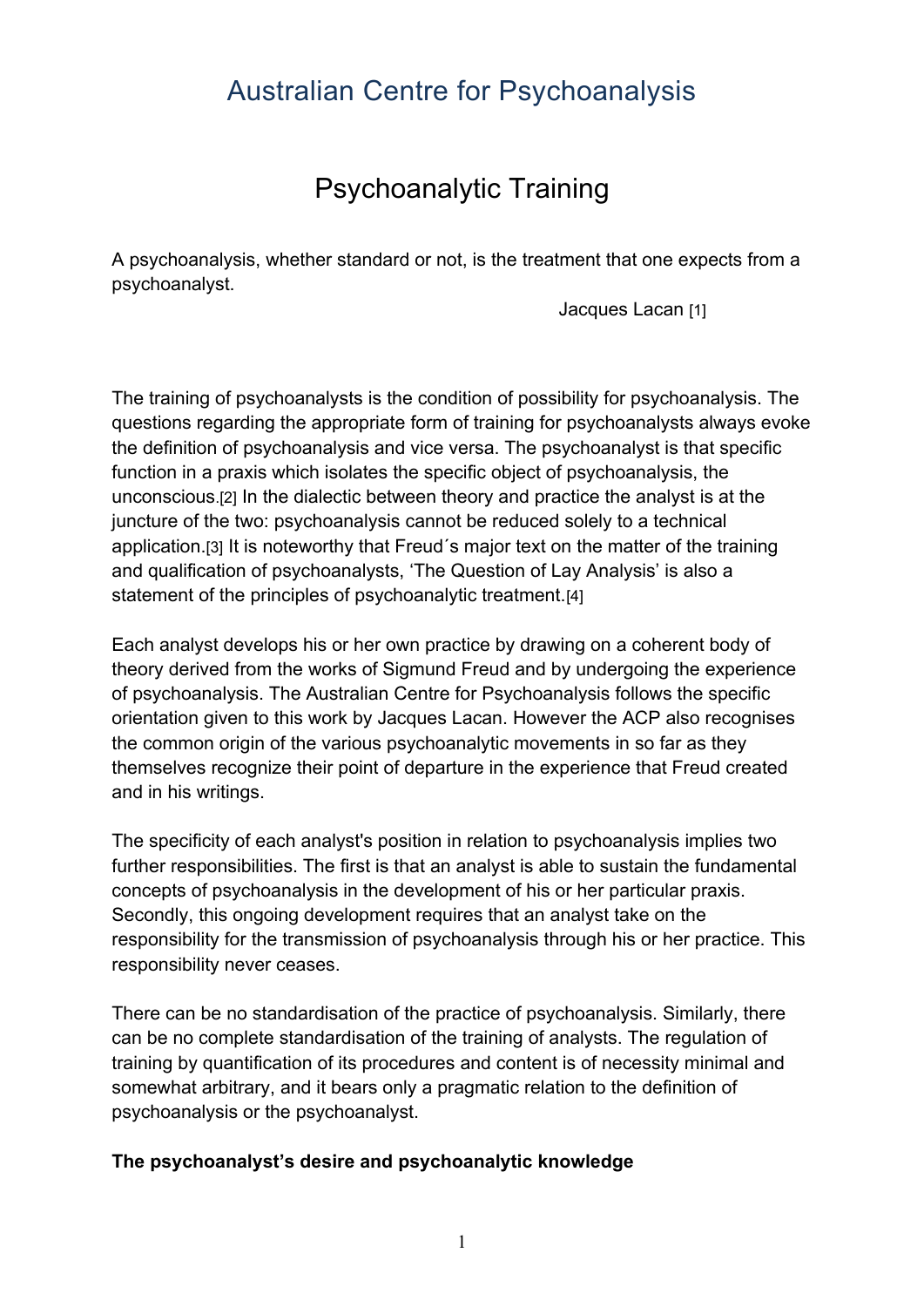The nature of the knowledge acquired in the psychoanalytic experience is particular. It is not a permanent knowledge; it cannot be accumulated as in other scientific disciplines, and it must be renewed in the experience which created it.[5] Therefore training is not simply the acquisition of a qualification but includes an encounter with unconscious knowledge. Thus, the acquisition of knowledge in psychoanalysis always calls into question the subjectivity of the practitioner, and the difficulty of specifying criteria for training rests on the impossibility of objectively assessing the subject's status with regard to his or her knowledge of unconscious desire.

While it is necessary for psychoanalysis to exist in a culture, to operate in its laws and to acknowledge its demands for legitimacy and guarantees, psychoanalysis is also in a unique position to submit the demands of its given culture to a critical analysis. Rather than centering the training of analysts around conformity to a set of quantifiable or other criteria external to the psychoanalytic discourse, the fundamental principle of the Lacanian orientation is that a psychoanalyst is defined by his or her desire. The psychoanalyst's desire is an 'experienced' (Lacan's term is averti) and analysed desire which is at the heart of an analyst's pursuit of psychoanalysis.[6]

## **The training function and the transference to work in the ACP**

The Lacanian orientation is characterised by a number of concepts which aim to found an appropriate institutional operation. These concepts are derived from a critique of the effects of idealisation, homogeneity, standardisation and annulment of creativity, which are possible effects of the life of a human group, as described by Freud.[7] Of particular relevance is the concept of a School which aims towards working on the essential problems of psychoanalysis and its relations with other fields of inquiry. In line with the Lacanian orientation, the School "intends to accord its space not only to a labor of criticism: to the opening up of the grounds of our experience, to the questioning of the manner of life to which it leads."[8] The form of this labour cannot be predetermined, but its effects become apparent in an analyst's analytic thinking and in the testimony she or he gives of his or her clinical practice. What guides our training is the knowledge that although "the teaching of psychoanalysis can be transmitted from one subject to another only by way of the transference",[9] it is not the teaching which creates psychoanalysts but a transference that becomes a transference to work in all areas of the School. Lacan's proposals concerning a School of Psychoanalysis are the guiding principles for the organization of our Centre.

### **Self-authorisation**

The Lacanian precept, held by the ACP, that psychoanalytic training is never complete is not contradicted by the notion that, at a certain point of his or her personal psychoanalysis, an analysand passes to the function of psychoanalyst.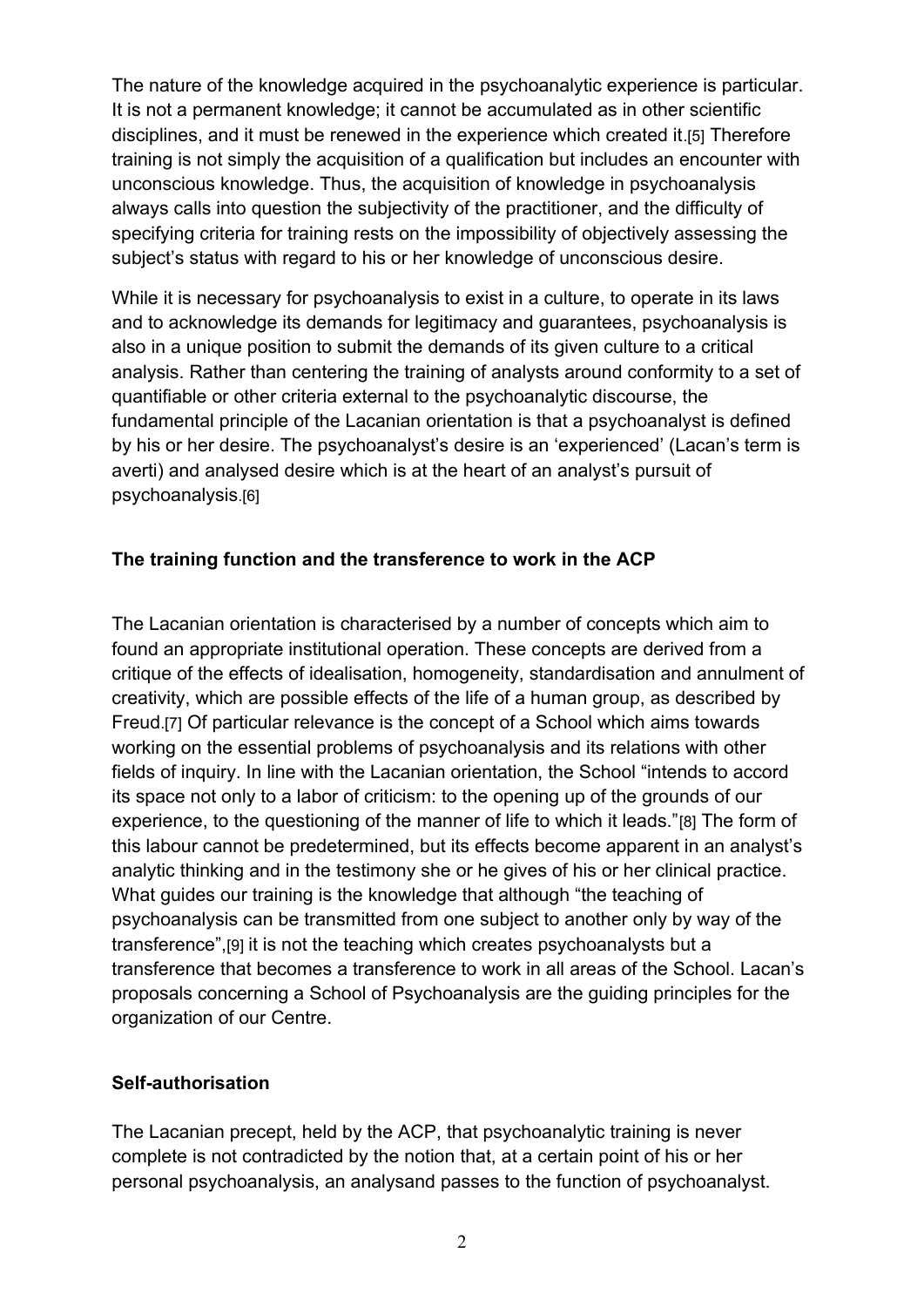Since it is produced within the experience of analysis, this passage cannot be regulated from without, but is an act for which each analyst bears responsibility and is to be arrived at according to the logic of each treatment. Lacan said that "the psychoanalyst derives his authorization only from himself"[10] to assert that it must be regulated by the ethics derived from the analysis of an analyst's desire. The selfauthorisation which follows completion of this task of analysis is the first logical moment of the passage from analysand to psychoanalyst.

The analyst's self-authorisation is a moment derived essentially from the analyst's personal analysis. It is a transference to the work which has a direct significance for the psychoanalytic institution. The fact that self-authorisation is fundamental does not preclude that the institution provide a guarantee that the training it offers is reflected in the analyst it has produced. The responsibility for the analyst's selfauthorisation is his or her own, while the responsibility for any form of guarantee belongs to the institution. The guarantee of the institution testifies that an analyst has undergone a training and has presented his or her work to the scrutiny of supervisors and colleagues and is deemed to be a competent practitioner.

## **Training Committee**

The training procedure of the ACP is administered by a Training Committee comprising a minimum of four members, none of whom is a member of the Register Committee. It is composed of the Coordinator of the Program of Theoretical and Clinical Studies and three members of the Register of Practising Analysts, one of whom must also be a member of the ACP Committee of Management. The Convenor and Secretary of the Training Committee are elected from these members. Where possible members of the Training Committee take up their position for two years.

The function of the Committee is to administer the application and evaluation procedures of the Training Program. This includes: receiving and assessing applications for candidature as Analysts-in-Training, maintaining a data base, communicating decisions made by the Training Committee, organising annual interviews with Analysts-in-Training, and taking responsibility for all other administrative tasks.

The Committee will be responsible for evaluating the progress of Analysts-in-Training annually by way of an interview and candidates completing a written report. In the course of the training period, candidates are asked to submit two written case reports chosen from cases treated under supervision. These reports are evaluated by the Training Committee in accordance with the expected functioning of a psychoanalyst.

In conjunction with the Coordinator of the Program of Theoretical and Clinical Studies, the Committee will evaluate that an adequate program of study has been undertaken by Analysts-in-Training. The Committee will be responsible for the annual production of a report to the membership at the Annual General Meeting of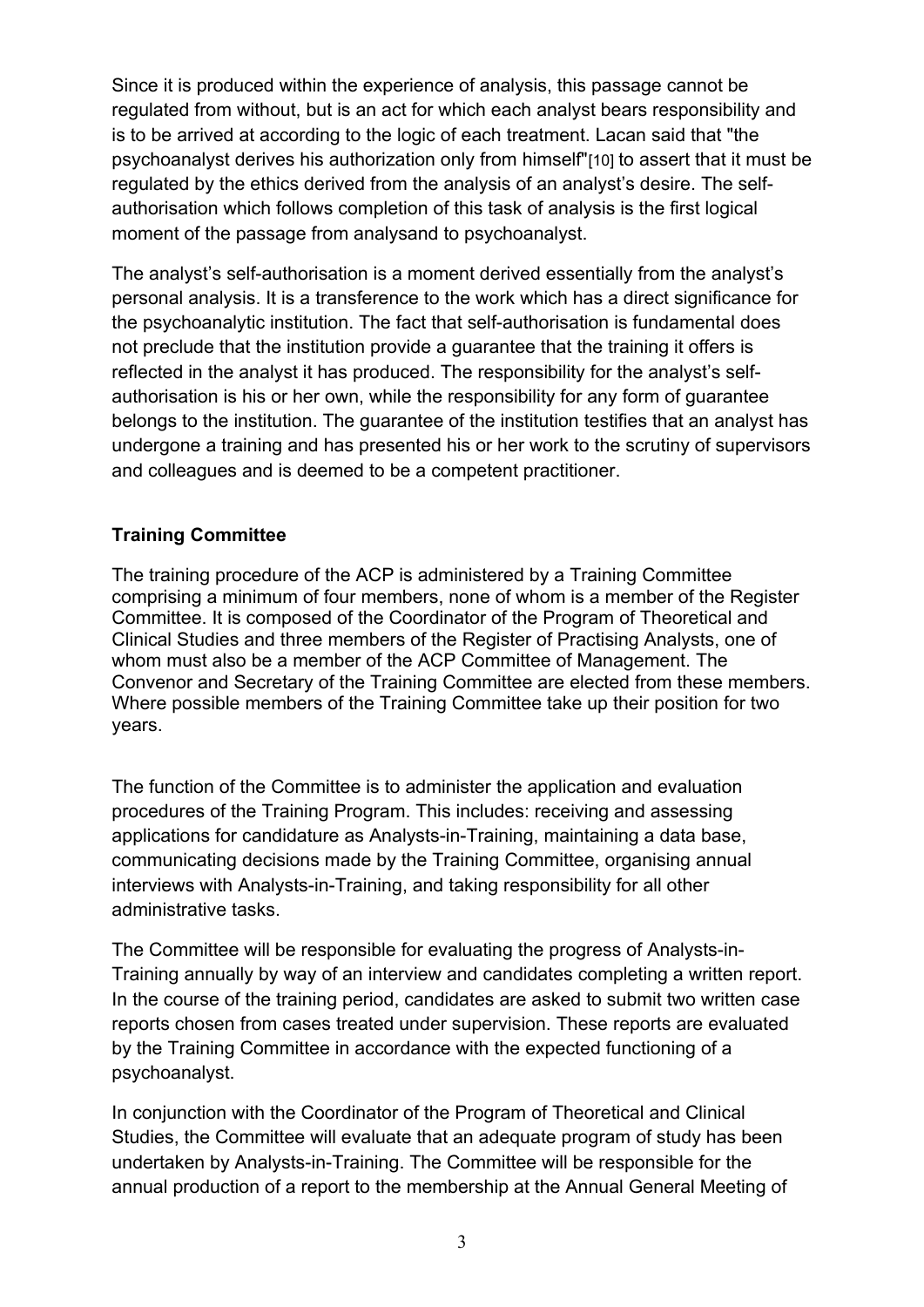the ACP. The Committee's report will include a conceptual evaluation of the progress of the program, as well as any practical recommendations derived from the evaluation.

# **Procedures for training**

Applications for candidature as an Analyst-in-Training can be made at any time by ACP members actively participating in the activities of the Centre. Guidelines for application are available on request from the Secretary of the ACP. There are no restrictions to entry by profession or previous training.[11] A candidate must satisfy the Training Committee that he or she has in place adequate arrangements to pursue all three components of psychoanalytic training. Upon acceptance as an Analyst-in-Training, a candidate's name will be added to the list of Analysts-in-Training and he or she will be expected to fully participate in the training program. Those registered as Analysts-in-Training with the ACP are subject to its code of professional conduct and complaint procedures.

Application for candidature as an Analyst-in-Training is made in writing to the Convenor of the Training Committee outlining the reasons for the application and the candidate's history of training. Following receipt of the application, a personal interview will be arranged at which the application to the training program will be discussed with the Committee.

# **The psychoanalytic training in the ACP**

The ACP adheres to a Lacanian conception of psychoanalytic training. The basic and indispensable components of the training are: personal analysis, clinical supervision and the study of psychoanalytic theory. It is also essential that Analystsin-Training actively participate in the work of the ACP, attending and contributing to seminars, cartels, workshops and conferences, and presenting their theoretical and clinical work before peers. As a rule and as it is feasible, given the differing duration of its components, these activities will be carried out concurrently. The Training Committee will consider each analysand's training program in its own right and has the power to determine exceptions to the rule of concurrency.

The personal analysis must be carried to completion, but because of its nature its duration will vary from case to case and cannot be specified in advance. The other aspects of training are expected to continue beyond the duration of formal status as Analyst-in-Training, but the Analyst-in-Training is required to complete an agreed course of theoretical training which will normally be for a period of four years, and to report to a satisfactory level on two training cases.

## **Personal analysis**

A candidate is free to choose his or her analyst so long as the work is clearly defined as psychoanalysis to the satisfaction of the analyst, the analysand and the Training Committee. The duration of this analysis cannot be fixed: "…its length can only be expected to be indefinite for the subject."[12] Although the frequency of analytic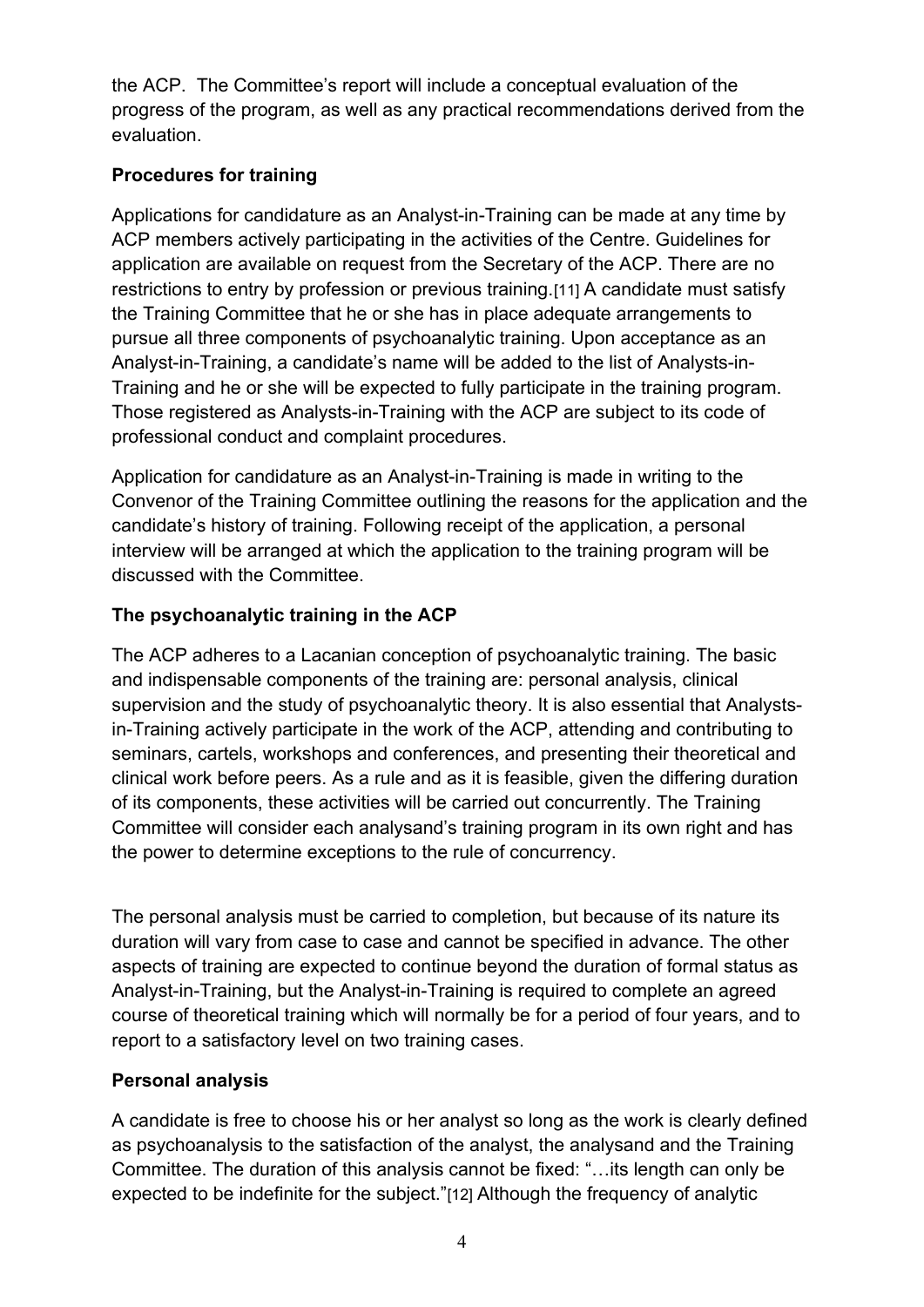sessions should not be taken as defining psychoanalysis, the typical practice recommended for training purposes involves a high frequency of sessions per week. The value of the personal analysis cannot be determined by the reputation of the analyst who conducts it, and in this sense no category of so-called 'training analyst' is recognised by the ACP. In principle, any analysis can come to have a training function, and its worth in this regard is determined by its results. The value of a training can only be determined at the level of the analytic act of which the analyst becomes capable. This act commences with self-authorisation. This is the means by which an Analyst-in-Training communicates to the analytic community that he or she is ready to continue the analytic act into the practice of psychoanalysis. That this analyst is so able can only be determined by his or her demonstration to the analytic community of an ongoing transference to the work of psychoanalysis. Because of this, the ACP has organised a sustained, critical and public presentation of psychoanalytic work.

The Training Committee assesses progress in training in discussion with each Analyst-in-Training but does not itself offer a guarantee or certification of the completion of training. This responsibility rests with the institution (the ACP), and is made when the psychoanalyst is included on the ACP Register of Practising Analysts. The act of self-authorisation leads to the possibility of this recognition as a Registered Practising Analyst of the ACP. Such registration is pursued by application to the Register Committee and is dependent on the Committee being satisfied that all the components of training have been carried out to the extent that the candidate can be recognised as an analyst. The procedure is described in the document entitled Register of Practising Analysts which is available on request from the Secretary of the ACP.

### **Supervision of clinical work**

The Analyst-in-Training is free to choose his or her supervisors so long as that supervision is clearly defined as psychoanalytic in orientation and recognised as such by the Training Committee. It is required that the Analyst-in-Training seek supervision from at least two different supervisors over the course of his or her training. There is no prior definition of what constitutes a training case. Cases can only be determined as having a didactic function retrospectively, and this determination is made by the Training Committee on submission of written reports of two cases.

In addition it is recommended that Analysts-in-Training regularly present their clinical work to the ACP's Clinical Seminar. It is highly recommended that Analysts-in-Training avail themselves of a wide and substantial clinical experience in the course of their training period. As stated above, two cases must be submitted to the Training Committee in the course of the training period.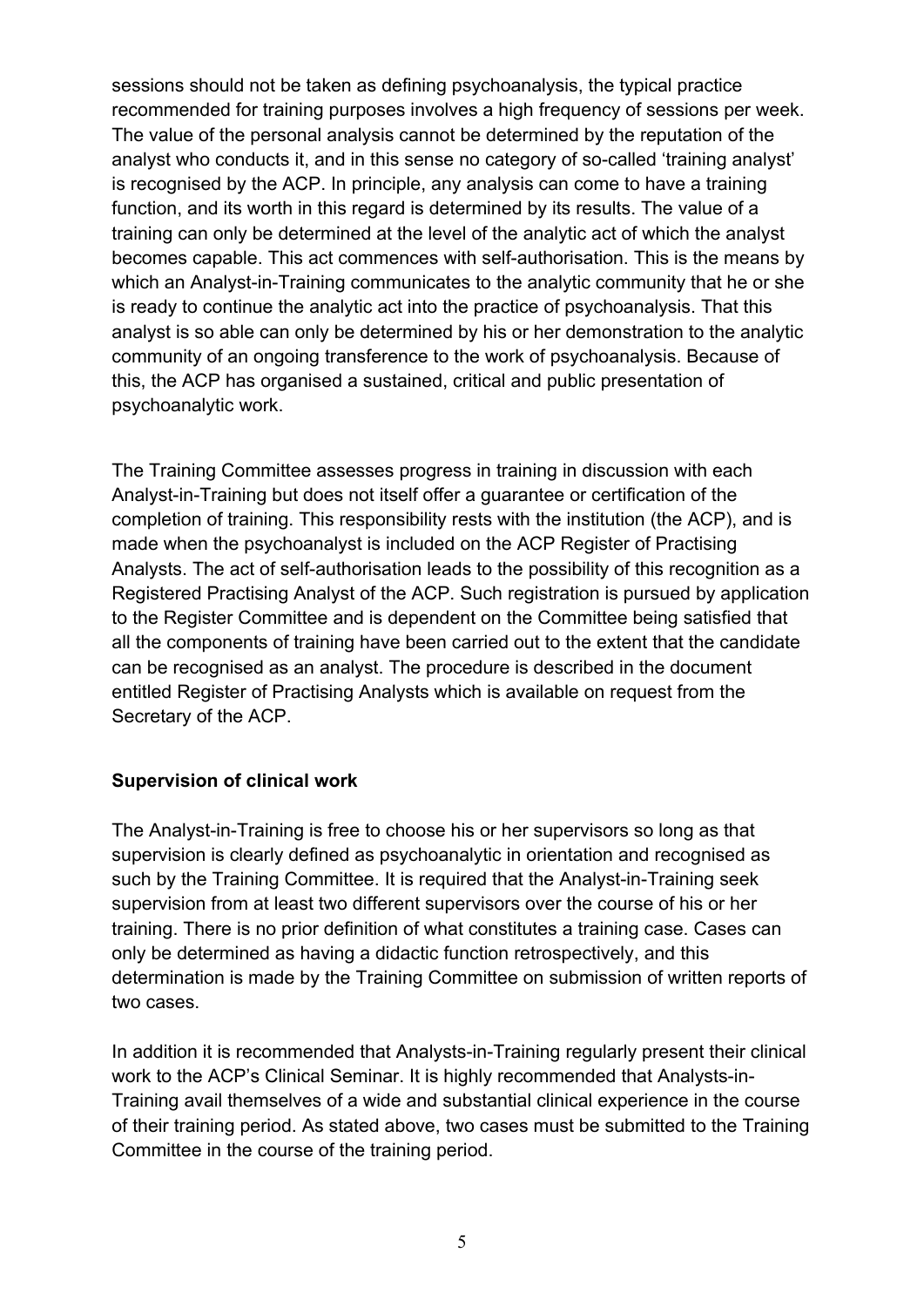## **Theoretical study**

The theoretical component of training is provided by the ACP's formal Program of Theoretical and Clinical Studies in psychoanalysis. The ACP program is aimed at engaging participants in a systematic study of the key concepts and questions crucial for the ethics, theory and clinical practice of psychoanalysis. It provides those who desire to practice as analysts with an orientation and firm foundation to their formation as analysts. It can also be of interest to others interested in exploring and researching particular topics and questions in psychoanalysis. Other means of studying psychoanalysis will be considered if equivalent to the program offered by the ACP as determined by the co-ordinator of the Institute for Training. All Analysts-in-Training, Registered Practising Analysts and other members are expected to participate actively in the different forms of theoretical study organised by the ACP.

## **Recognition of training**

It is not possible to determine a priori that an analysis has a training function. There is no a priori guarantee of passing to the position of analyst from undergoing an analysis or working clinically under supervision. Personal analysis and supervision in themselves do not constitute a guarantee, and so cannot be used as a basis for any register of psychoanalysts. The ACP does not regulate the form and content of analysis and supervision, nor the qualifications of analyst or supervisor, since such regulation can only be justified if it can provide a guarantee of outcome. But this does not mean that the ACP's recognition of competent training and practice is without regulation. On the contrary, the ACP, through its Training Committee and the Program of Theoretical and Clinical Studies, requires demonstrations of the results of the training before it will confirm that the Analyst-in-Training has achieved a level of practice and theoretical formulation which can be regarded as analytic. The training offered by the ACP is assessed at an institutional level where its results are put under scrutiny.

### **Register of Practising Analysts**

The Register of Practising Analysts is a list of members who are recognised by the ACP as competent practitioners of psychoanalysis. Members of the Register authorise themselves as Practising Analysts and are confident to practice in accordance with this authorisation, in the direction of treatments, the presentation of cases and involvement in case discussions. Their psychoanalytic competence will be recognised by the ACP through their having fulfilled the components of a training; namely, personal analysis, clinical supervision and a course of theoretical studies, and through their having given an account of their work to their peers. All applicants for the Register are interviewed by the Register Committee. This committee comprises three members (RPAs), none of whom are members of the Training Committee.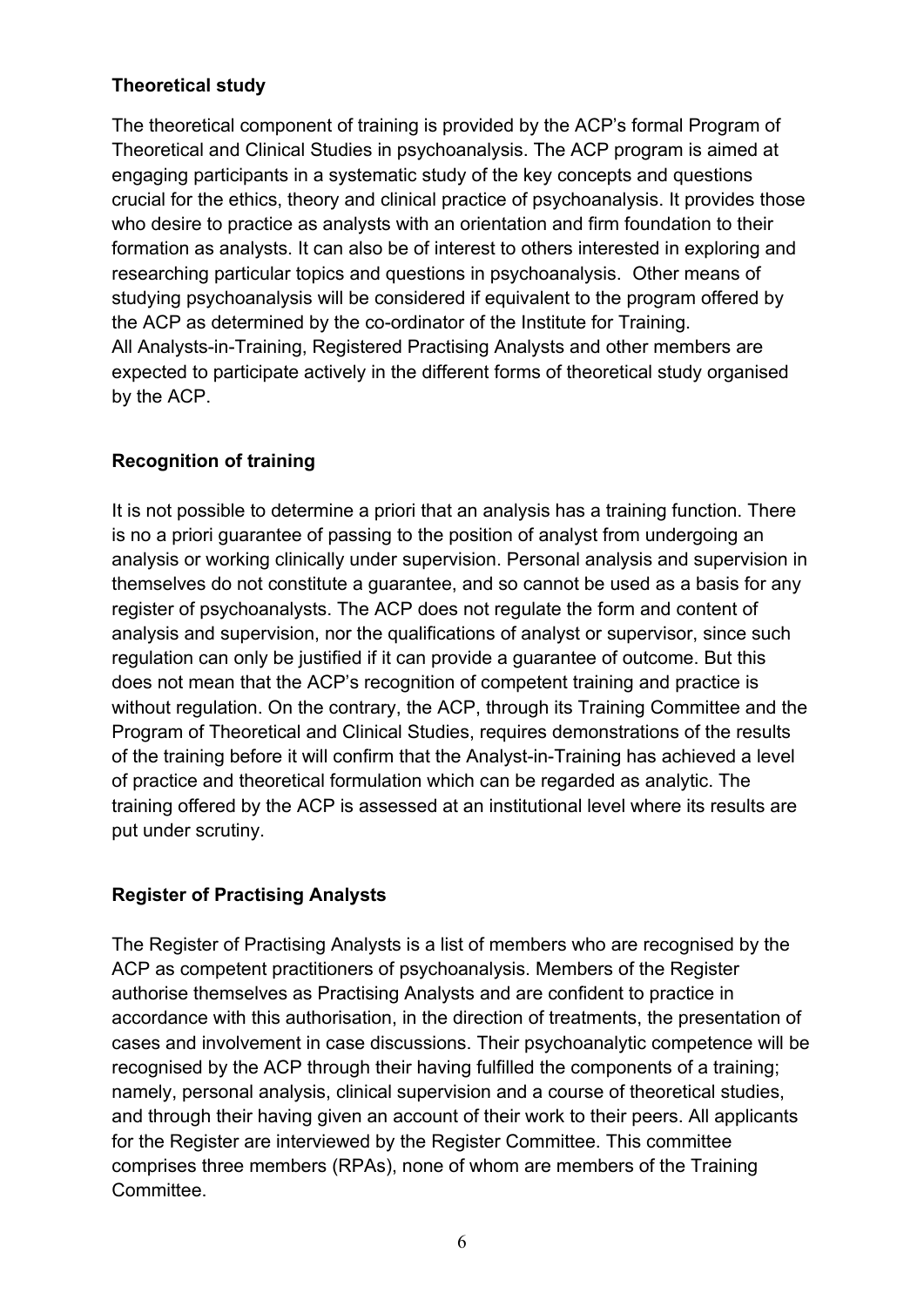There are significant differences between the processes of applying for ACP membership, applying to the Program of Theoretical and Clinical Studies, applying for candidature as an Analyst-in-Training and applying for inscription on the Register of Practising Analysts. For the latter, the ACP is offering a public guarantee that the applicant has undergone formation and is able to practice as a psychoanalyst. At the annual renewal of registration, a review of the analyst's work is presented. In the review, the areas of analysis, supervision, training and legal and ethical complaints and professional development are addressed.

## **The Pass**

Lacan laid the ground work for the structure he calls The Pass in what has been published as, 'Proposition of 9 October 1967 on the Psychoanalyst of the School', an English translation of which is available in *Analysis* 6 (1995), the journal of the ACP. Provision of the mechanism of the Pass to test the end of an analysis is particular to the Lacanian orientation and the many School's it has given birth to. The Schools which constitute part of the Lacanian Field and have established Cartels of the Pass continue to work and publish reflections and learnings from subjects who traverse the Pass.[13] The work of Cartels of the Pass provides essential learnings regarding the movement from analysand to analyst and the desire which arises at this moment. The ACP is linked to the network of the International of the Forums of the Lacanian Field, which may make it possible to access the Pass.

References:

<sup>[1]</sup> Jacques Lacan, 'Variations on the Standard Treatment', in Écrits: The First Complete Edition in English (New York and London: W. W. Norton & Co., 2006), 274.

<sup>[2]</sup> Jacques Lacan, 'Excommunication', in The Four Fundamental Concepts of Psychoanalysis (London: Tavistock, 1977), 2.

<sup>[3]</sup> Jacques Lacan, 'Founding Act', in Television: a Challenge to the Psychoanalytic Establishment (New York: Norton, 1990). On the concept of praxis, see Louis Althusser, 'On the Materialist Dialectic', in For Marx, (London: Verso, 1969)

<sup>[4]</sup> Sigmund Freud, 'The Question of Lay Analysis', SE 20.

<sup>[5]</sup> Cf. Jacques Lacan, 'Science and Truth', Newsletter of the Freudian Field No. 3.

<sup>[6]</sup> Cf. Jacques Lacan, 'The demand for happiness and the promise of analysis', in The Seminar, Book VII, The Ethics of Psychoanalysis, 1959-1960 (London: Routledge, 1992), 300; and "In you more than you", in The Four Fundamental Concepts of Psycho-Analysis (London: Tavistock, 1977), 276. [The French term averti could be translated as 'alert', 'informed', 'knowledgeable' or 'warned']

<sup>[7]</sup> Sigmund Freud, Group Psychology and the Analysis of the Ego, SE 18.

<sup>[8]</sup> Jacques Lacan, 'Founding Act', 104.

<sup>[9]</sup> Jacques Lacan, 'Founding Act', 103.

<sup>[10]</sup> Jacques Lacan, 'Proposition of 9 October 1967 on the Psychoanalyst of the School', Analysis 6 (1995).